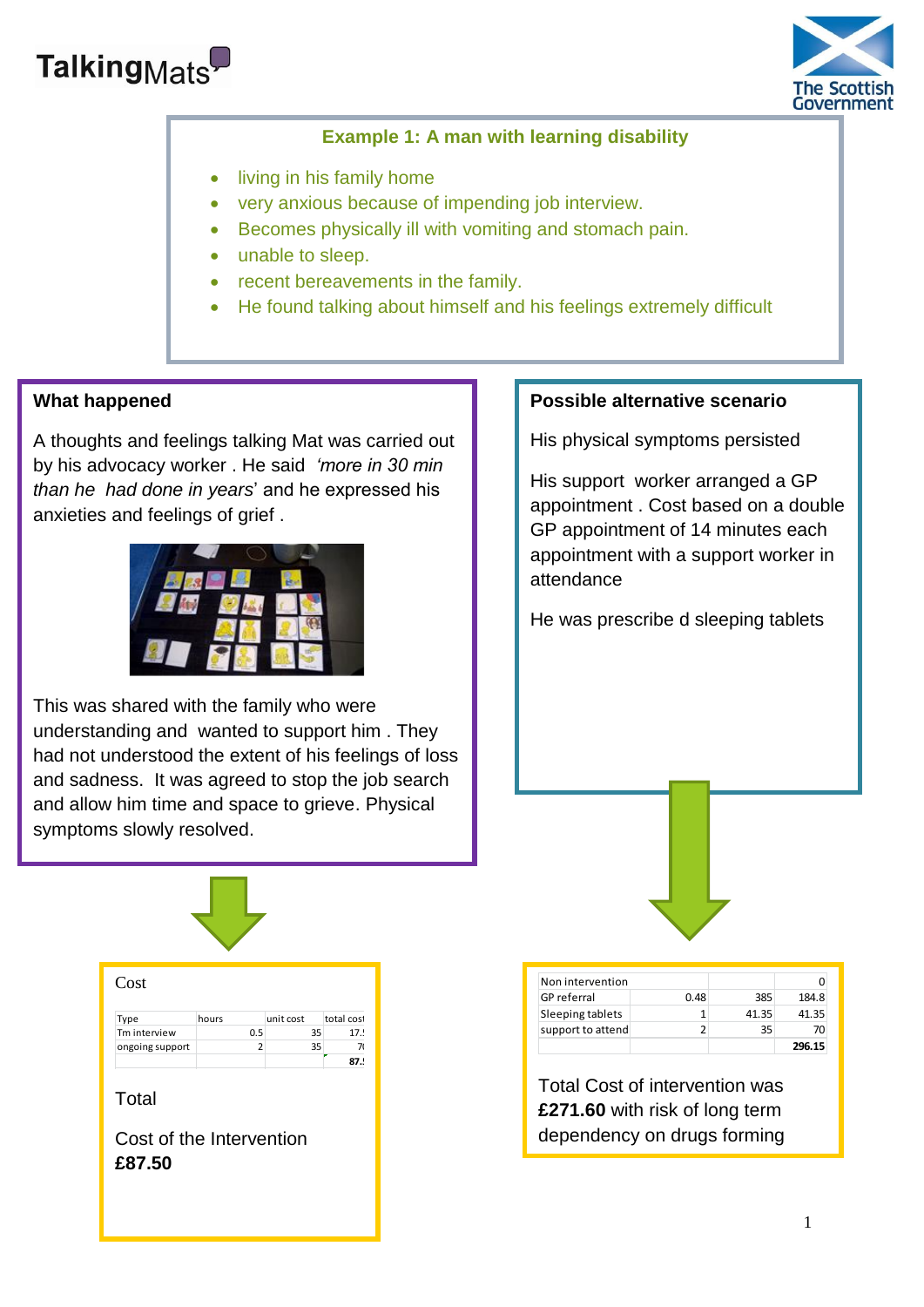# Talking<sub>Mats</sub>



## **Example 2 A woman with a diagnosis of Asperger syndrome and generalised anxiety**

- Living in her family home
- Referred to Occupational Therapist by her psychiatrist
- Withdrawing from all activities
- Becoming more dependant on family for activities of daily living which assessment showed were skills she had

 $\overline{a}$ 

- Finds it difficult to communicate her needs and express herself
- Could not think about future goals
- Becoming agitated when friends or family are talked about

## **What happened**



A relationships talking Mat was carried out in which she identified

- Social media bullying
- Loss of contacts with school friends . She wanted to meet them but her level of anxiety linked to SM comments prevented her from doing this
- Discussion with Mum family wanted to support her in this
- Further Talking Mat to identify activities and interests that would help support engagement with friends
- Some ongoing support to family

**Cost** 

**Total Cost £352** It may be that consideration will be given in the future to independent living the cost of planned independent living is generally less than if that occurs through planning than a through a crisis

## **Possible alternative scenario**

- 1. She withdrew even further from all activities .
- 2. Her agitation persisted and became increasingly challenging
- 3. He family became exhausted and unable to support her
- 4. A multi disciplinary meeting was called
- 5. Weekly support by challenging behaviour team was put in
- 6. A review meeting
- 7. A crisis occurred resulting in emergency hospital admission
- 8. Long term placement was found in care setting

| multi agncy meeting             |    | 792 | 1584  |
|---------------------------------|----|-----|-------|
| increased community staff input | 42 | 44  | 1848  |
| emergency hosp admission        | 28 | 654 | 18312 |
|                                 |    |     | 71711 |

**Cost** Total Cost of intervention is variable depending on scenarios occurred :

- 1-6 cost would be was **£3432**
- 1-7 cost would be £**21744**
- 8 would depend on care home but could reduce the cost on an going basis by **£19,604 a year** from high staff unit to lower staff unit. A placement post crisis is likely to be more costly and require a higher staff ratio

 $\overline{\mathbf{2}}$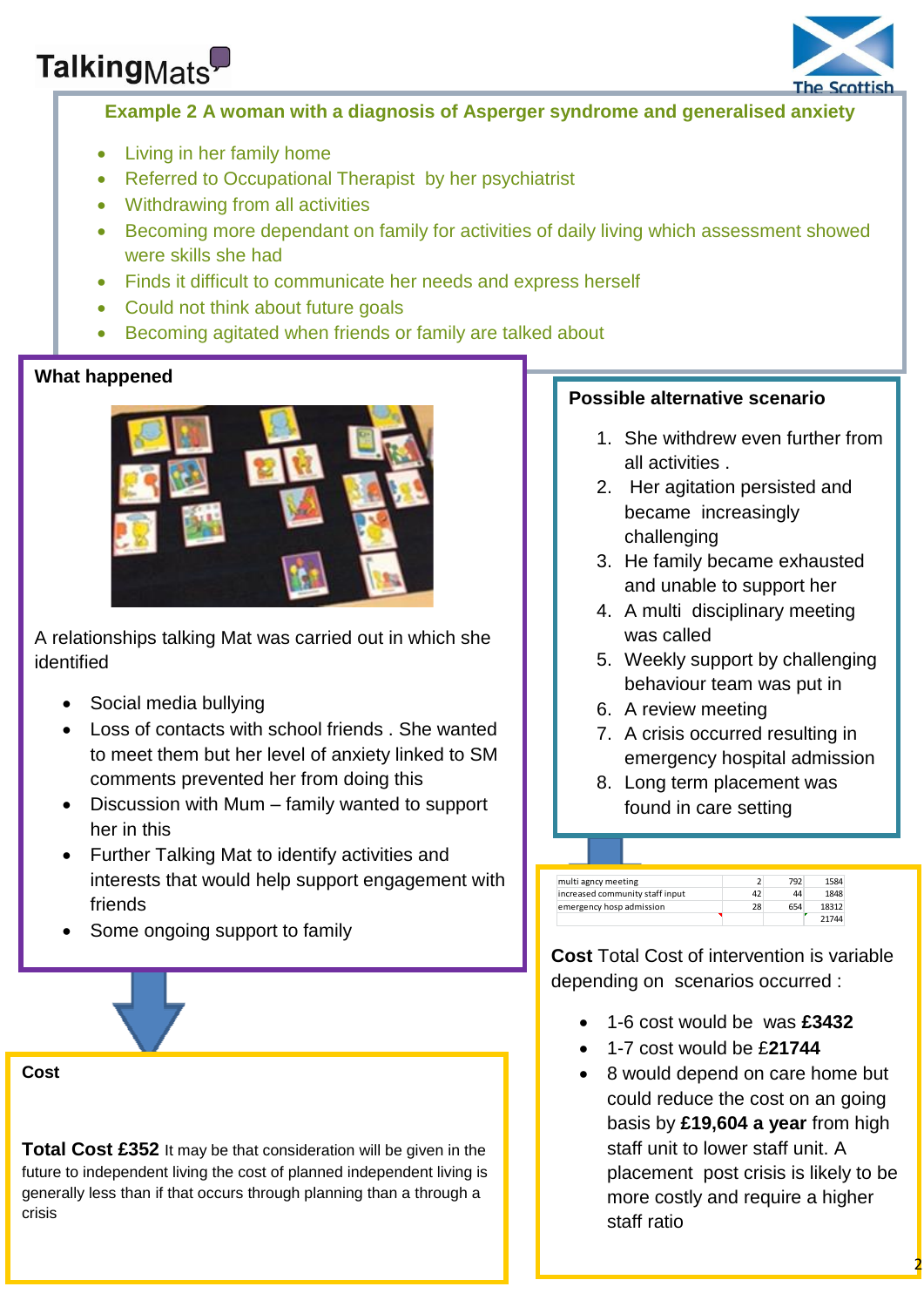



## **Example 3 A man with learning disability, anxiety and a history of offending behaviour**

- Residing in specialist inpatient facility for learning disability
- Has word finding difficulty and expression of views is difficult
- Direct 1:1 conversations and questioning can leads to increased pressure leading to worsening anxiety.

#### **What happened**

**What happened**  An initial 'Wellbeing talking Mat' was carried out in which he was able to express which was care-

- In hospital he did not have access to drugs or alcohol so they were not a current problem
- Stress was difficult as he often gets tongue tied
- He prefers others to make decision for him but that also makes him feel that he has less control
- He finds it hard to talk about himself
- He was unsure about his weight and had no idea what a healthy weight would be for him
- $\bullet$  He didn't like doctors

**Total Cost £ 128075** 

- Things going well included ;prescribed mediaction, eating , exercise , personal care
- He initiated a conversation on trust and that he does not feel staff trust him because of his history.They think he will reoffend

#### $\frac{1}{\sqrt{2}}$ Action

**Action** The resource was helpful because it allowed the The resource was helpful because it allowed the staff to the receative mad holptar secation is allered the claim to<br>see things from the patient's perspective and shifted their shifted their response to being more patient centred – response to being more patient centred – explaining and explaining and supportion of the supportion of the supporting direction in areas he had identified through the Mot the *comparint* supporting him in areas he had identified through the Mat.

|       | Tm interview  |     | 35 |        |
|-------|---------------|-----|----|--------|
|       | hospital stay | 388 |    | 128040 |
| Cost. |               |     |    | 1780   |

## **Possible alternative scenario**

- That care continued without the person centred focus and knowledge of what patient was feeling about his inpatient support
- A study in Gothenburg identified that a patient focused approach as opposed to a more standard approach reduced inpatient hospital stays by 30% Ekman, A. Wolf, L.-E. Olsson, C. Taft, K. Dudas, M. Schaufelberger, K. Swedberg. Effects of personcentred care in patients with chronic heart failure: the PCC-HF study. European Heart Journal, 2011; DOI:

10.1093/eurheartj/ehr306 Not found comparable evidence in learning disability but have used this figure of 30% reduction as an assumption.

| <b>Cost</b>        |     |     |        |   |
|--------------------|-----|-----|--------|---|
| Hospital stay      | 554 | 330 | 182820 |   |
| Total cost £182820 |     |     |        |   |
|                    |     |     |        | ь |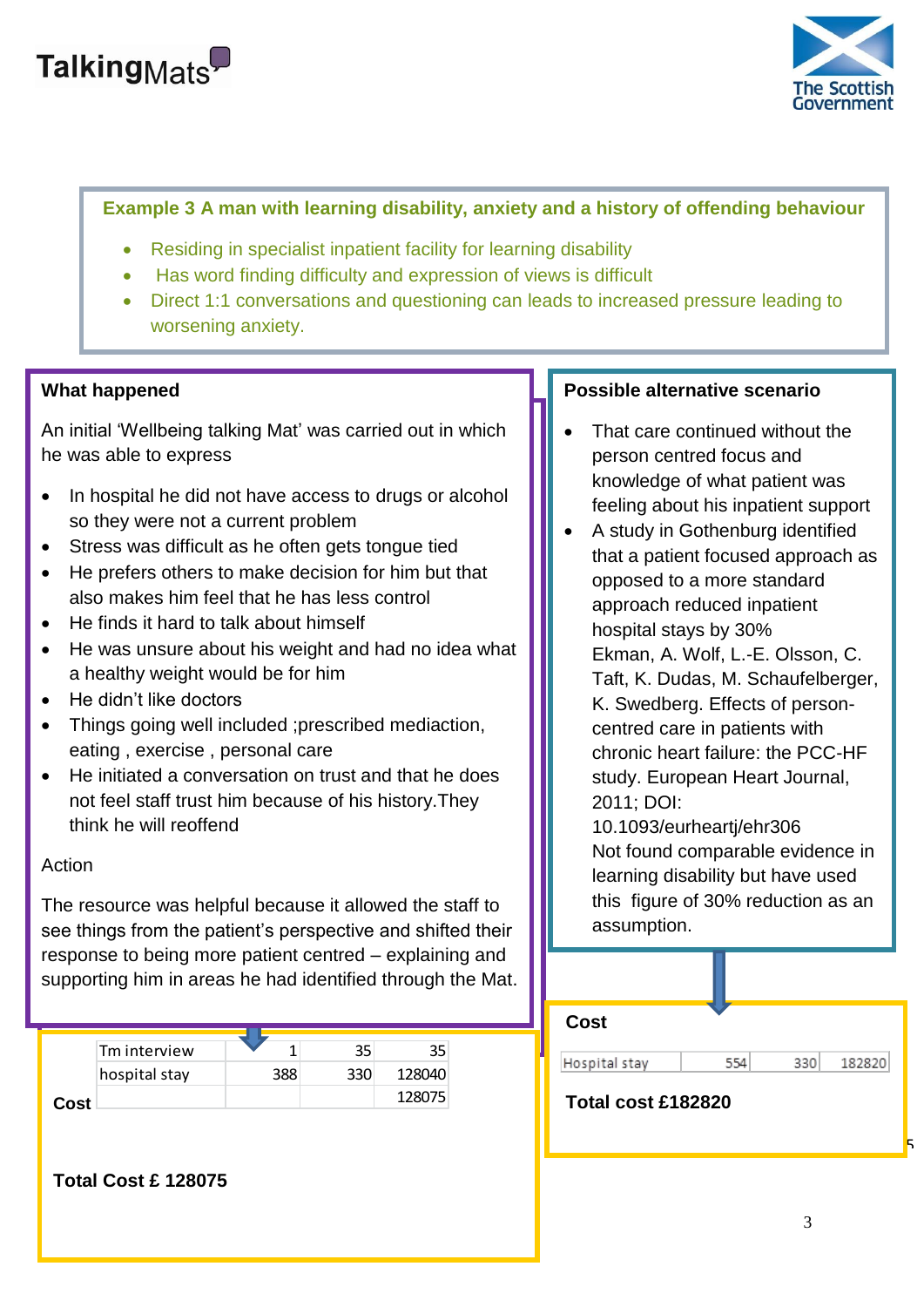



## **Example 4 A man with autism who lives on his own with a support package**

- Has high level of comprehension and very detailed interest in politics.
- On occasions he does not permit his support staff access to his flat.
- has difficulty processing information including filtering out what information is relevant and will include a lot of detail in his responses

## **What happened**

An initial 'Relationships Mat' was carried out in which expressed

- concerns about some of his staff ,
- he felt their behaviour to him was not always appropriate –he perceived them as nagging
- that he sometimes had concerns about when he was in the community about safety

### **Possible alternative scenario**

- Three further visits where staff were refused entry
- Social work visit
- Man becoming increasingly withdrawn
- Multi agency visit to discuss concerns
- Further support to staff on how to support and present tasks

## **Action**

- Identified what staff support would be more helpful (including, the possible introduction of new staff to the team).
- It helped identify areas of staff practice that require development; working on how staff support and present tasks.
- Work on personal safety.

#### **Cost**

| Type            | time | unit cost   total cost |     |
|-----------------|------|------------------------|-----|
| Tm interview    |      | 55                     | 55  |
| further support |      | 55                     | 110 |
| work with staff |      | 55                     | 220 |
| total cost      |      |                        | 385 |



## **Cost**

| Potential costs                           |     |     |      |
|-------------------------------------------|-----|-----|------|
|                                           |     |     |      |
| 3 failed visits of support staff to house | 1.5 | 24  | 36   |
| social work visit                         |     | 55  | 165  |
| multi agncy emergency meeting             |     | 687 | 1374 |
| further work with staff re support        |     | 55  | 220  |
| total cost                                |     |     | 1795 |

 $\overline{4}$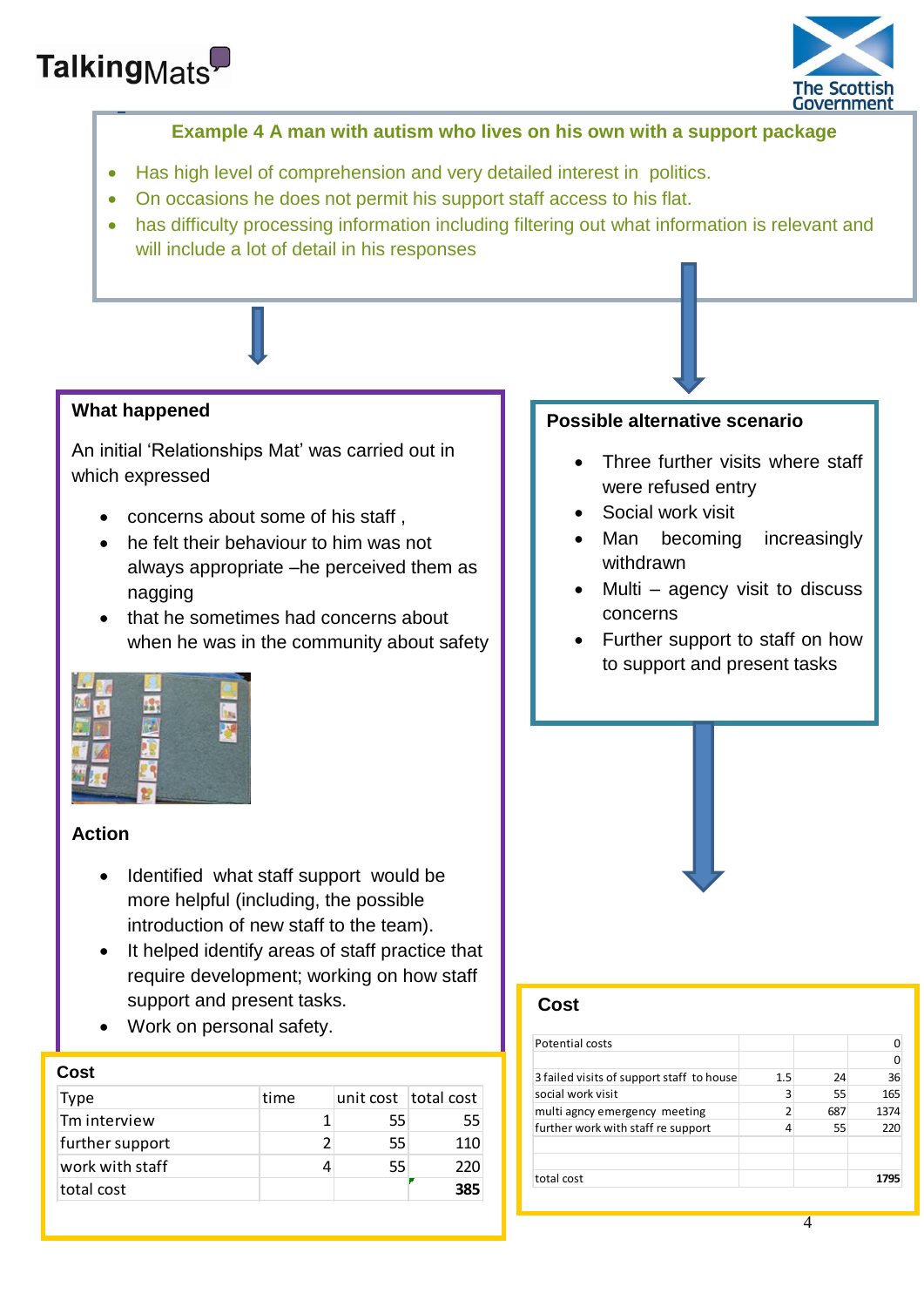



## **Example 5 A young woman with learning disability who is in process of transitioning from family home**

- Family very supportive of the move They are thinking of her future and want to see her in independent living
- Low mood

## **What happened**

An initial 'thoughts and feelings Mat' was carried out in which expressed

- How worried she was about the move
- That she felt she was letting her family down by not being brave ,
- Everyone was telling her how good the move was and she could not say what she felt



## **Action**

- Arranged a doctors appointment where they received support for their low mood (in the end they take not opt for medication as mood improved)
- Put in strategies to allow for more open communication so fears can be expressed and acknowledged.

| C                   |       |     |                      |
|---------------------|-------|-----|----------------------|
| Type                | hours |     | unit cost total cost |
| Tm interview        | 1.5   | 40  | 60                   |
| gP appointement     | 0.25  | 199 | 49.75                |
| support to atend Gp | 3     | 20  | 60                   |
| liase with family   |       | 40  | 80                   |
|                     |       |     | 169.75               |

## **Possible alternative scenario**

- Mood deteriorates
- At the last minute she refuses the placement and it is in danger of breaking down
- Social worker assess and calls multidisciplinary meeting to discuss the situation

### **Cost**

| <b>GP</b> referral                   | 0.25 | 199   | 49.75  |
|--------------------------------------|------|-------|--------|
| prescription                         |      | 41.35 | 41.35  |
| support to attend appointment        | 3    | 20    | 60     |
| social work visit report and liaisng | 3    | 40    | 120    |
| multi agncy emergency meeting        |      | 687   | 1374   |
|                                      |      |       | 1645.1 |
|                                      |      |       |        |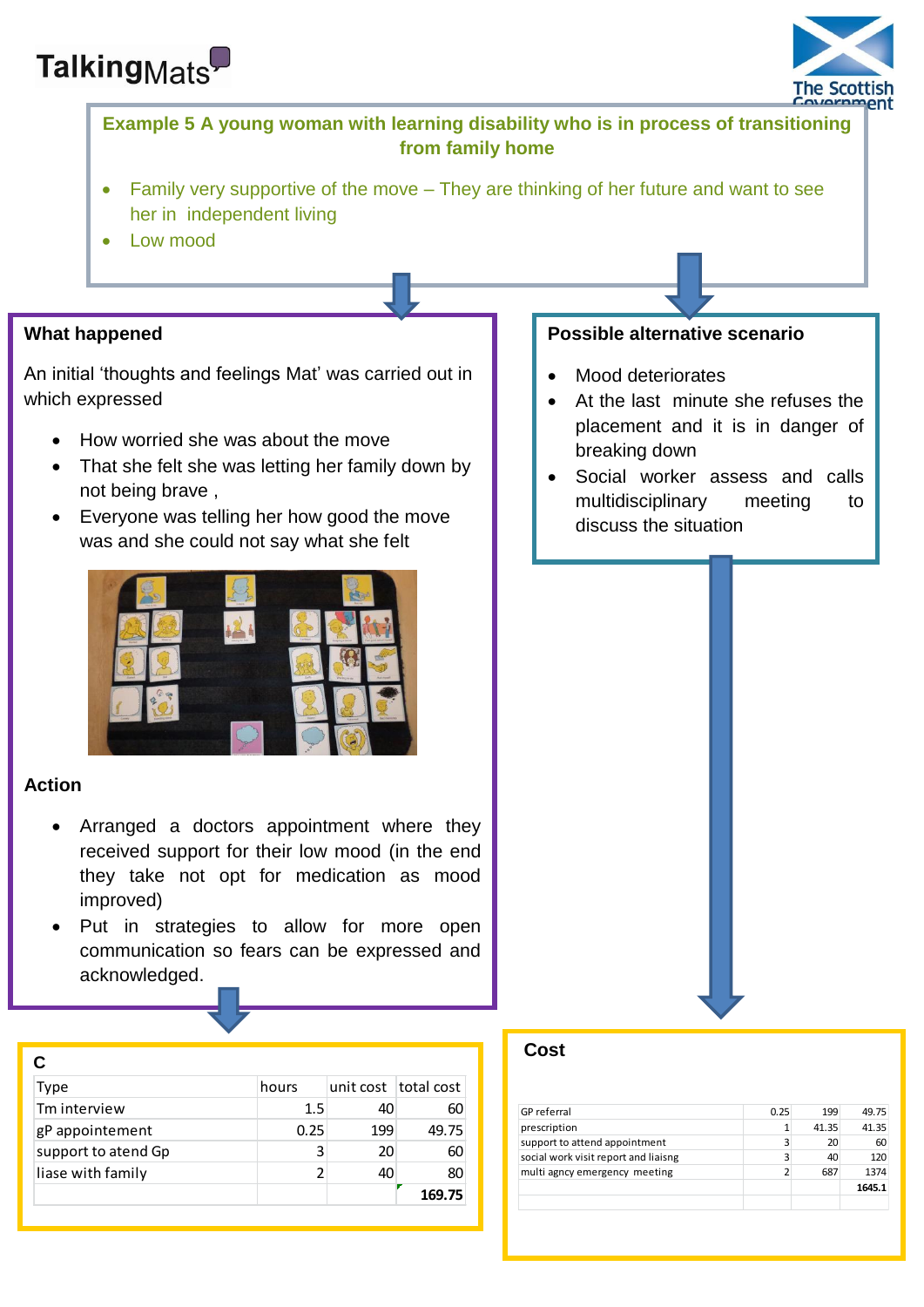# Talking<sub>Mats</sub>



**Example 6 A man with cerebal palsy and mild learning disability** He has good verbal understanding but limited verbal communication . He is familiar with using Talking Mats as a way to communicate his views. He lives in a small group home.

His community learning disability nurse was reviewing his views on well-being.

## **What happened**

A Well being Mat' was carried out in which he expressed :



- difficulties talking about himself -talking mat helps him
- eating wasn't going too well , worried about choking and that means he does not choose a varied diet
- not liking the dentist
- exercise wasn't going well would like to try using the new parallel bars in the centre to help improve his strength.
- managing money and making decisions were not going as well for him.
- Worries about the safety of his belongings.

This information was discussed at his next review meeting . Steps were put in place re increased re supporting his autonomy and safety of his belongings and parallel bars tried at sport centre A referral to Speech and Language Therapy was made around his eating concerns

#### **Cost**

| Tm interview                                   |   | 44  | 44  |
|------------------------------------------------|---|-----|-----|
| <b>Planned Review meeting</b>                  |   | 264 | 264 |
| referral to SLT                                | ς | 44  | 132 |
| guidelines dissemenated re eating and drinking | 1 | 44  | 44  |
| laison with key worker re eating and autonomy  | 3 | 24  | 72  |
| further work on automony and safety            | ς | 44  | 132 |
|                                                |   |     |     |

#### **Possible alternative scenario**

- His concern about eating and drinking were not picked up
- There was a choking incident ( risks of deterioration of eating and drinking are associated with aging and cerebal palsy )
- His mood deteriorated
- Referall to doctor and speech and language therapist
- Further investigation such as video-fluoroscopy
- Adapted diet and input to educate staff and client re future eating and drinking support

### **Cost**

| Non intervention - choking incident and dysphagia |      |     |      |
|---------------------------------------------------|------|-----|------|
| <b>GP</b> referral                                | 0.25 | 199 | 49.8 |
| referral to SLT                                   | 3    | 44  | 132  |
| investigation at the hospital e.g. videofluroscop | 1    | 580 | 580  |
| training for staff on dsyphagia                   | 3    | 44  | 132  |
| staff                                             | 8    | 33  | 264  |
| <b>Emergency Review meeting</b>                   | 1    | 395 | 395  |
| further work to explore poor mood                 | ς    | 44  | 132  |
|                                                   |      |     | 1685 |